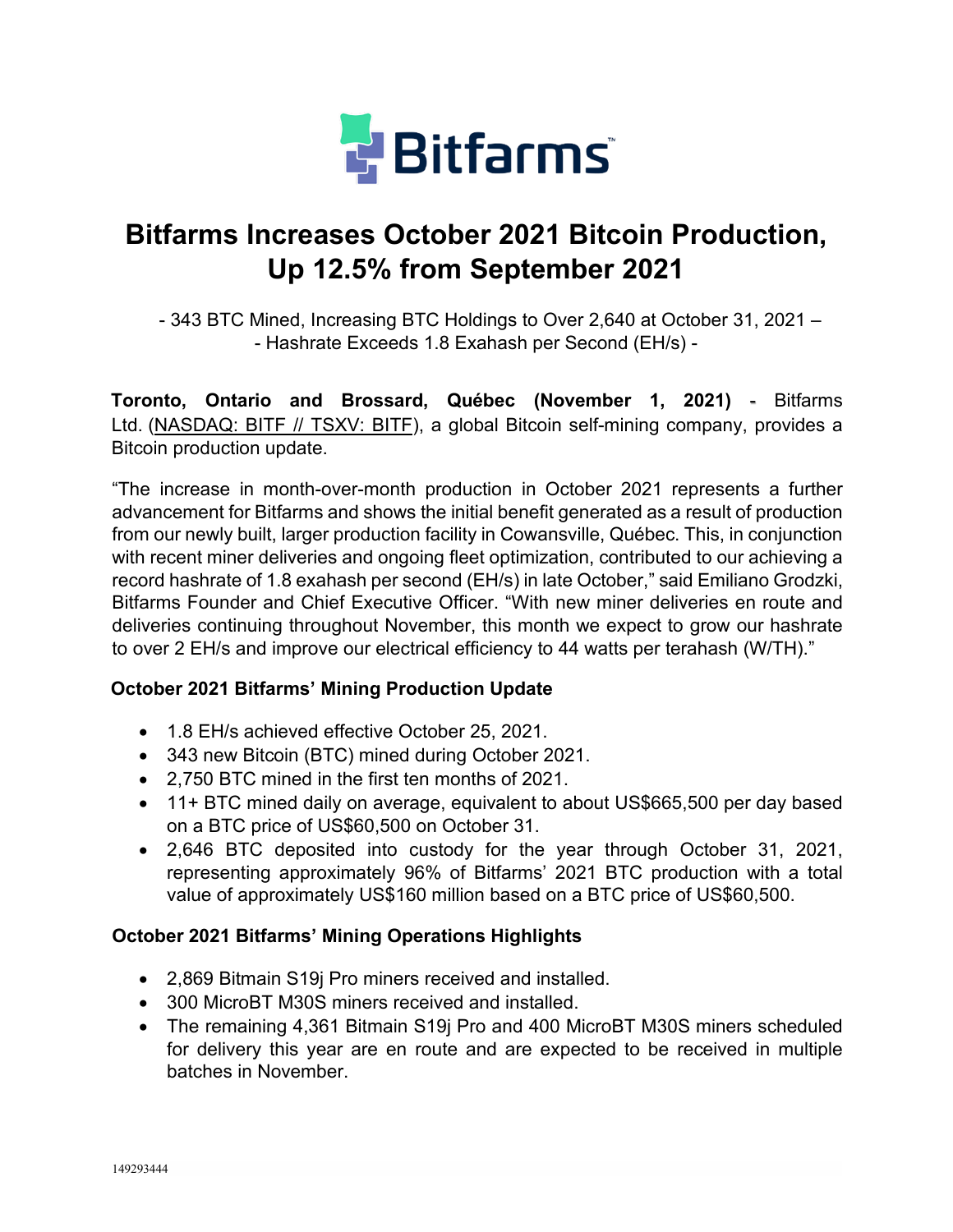- The Cowansville, Québec, farm operated at its fully energized, upgraded capacity of 17 MW for the month, which is a net increase of 13 MW.
- Construction commenced on two new farms in Sherbrooke, Québec, increasing our farms in development from two (Argentina and Paraguay) to four (Argentina, Paraguay and Quebec).
- Construction also began on a farm in Argentina within the gates of a private power company that will not receive any government subsidies.

| Month     | BTC |
|-----------|-----|
| January   | 199 |
| February  | 178 |
| March     | 221 |
| April     | 232 |
| May       | 262 |
| June      | 265 |
| July      | 391 |
| August    | 354 |
| September | 305 |
| October   | 343 |

# **Bitfarms' BTC 2021 Monthly Production**

As previously announced, construction on high-power production facilities in Paraguay and Argentina is underway. These strategic investments represent 220 megawatts (MWs) of combined capacity and are part of Bitfarms plan to grow its hashrate to 3 EH/s in first quarter 2022 and 8 EH/s by year end 2022.

# **About Bitfarms Ltd.**

Founded in 2017, Bitfarms is a global Bitcoin self-mining company, running vertically integrated mining operations with onsite technical repair, proprietary data analytics and Company-owned electrical engineering and installation services to deliver high operational performance and uptime.

Having demonstrated rapid growth and stellar operations, Bitfarms became the first Bitcoin mining company to complete its long form prospectus with the Ontario Securities Commission and started trading on the TSX-V in July 2019. On February 24, 2021, Bitfarms was honoured to be announced as a Rising Star by the TSX-V. On June 21, 2021, Bitfarms started trading on the Nasdaq Stock Market.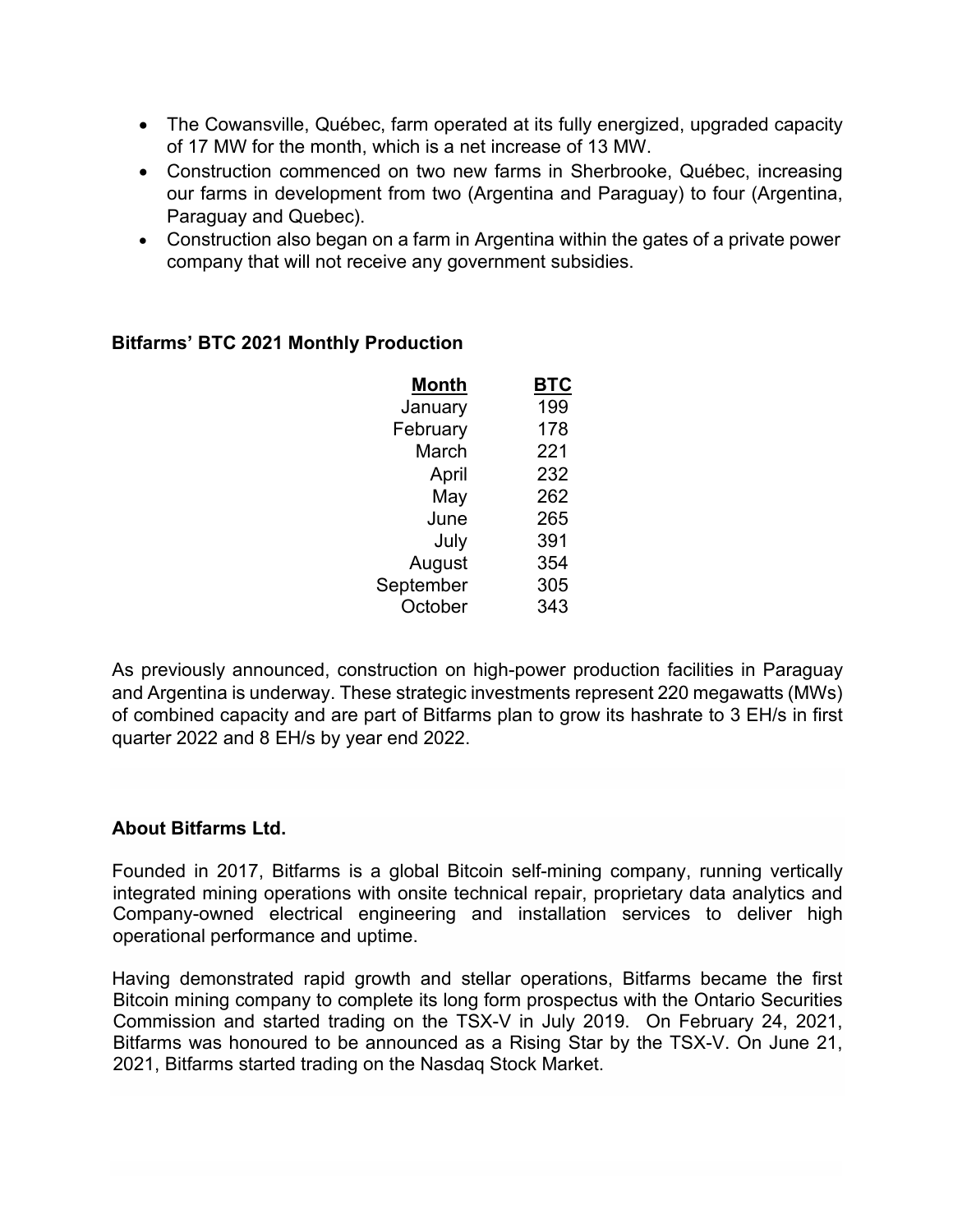Bitfarms has a diversified production platform with five industrial scale facilities located in Québec. Each facility is over 99% powered with environmentally friendly hydro power and secured with long-term power contracts. Bitfarms is currently the only publicly traded pure-play mining company audited by a Big Four accounting firm.

To learn more about Bitfarms' events, developments, and online communities:

Website: [www.bitfarms.com](https://cts.businesswire.com/ct/CT?id=smartlink&url=http%3A%2F%2Fwww.bitfarms.com&esheet=52352512&newsitemid=20201222005172&lan=en-US&anchor=www.bitfarms.com&index=2&md5=8a9d4e770ff4a5696a36ad864bb10f7e)

[https://www.facebook.com/bitfarms/](https://cts.businesswire.com/ct/CT?id=smartlink&url=https%3A%2F%2Fwww.facebook.com%2Fbitfarms%2F&esheet=52352512&newsitemid=20201222005172&lan=en-US&anchor=https%3A%2F%2Fwww.facebook.com%2Fbitfarms%2F&index=3&md5=b6e44e25b52add15c33e867ef844a87f) [https://twitter.com/Bitfarms\\_io](https://cts.businesswire.com/ct/CT?id=smartlink&url=https%3A%2F%2Ftwitter.com%2FBitfarms_io&esheet=52352512&newsitemid=20201222005172&lan=en-US&anchor=https%3A%2F%2Ftwitter.com%2FBitfarms_io&index=4&md5=ea5504adaee0d8d42bb82da141578a4c) [https://www.instagram.com/bitfarms/](https://cts.businesswire.com/ct/CT?id=smartlink&url=https%3A%2F%2Fwww.instagram.com%2Fbitfarms%2F&esheet=52352512&newsitemid=20201222005172&lan=en-US&anchor=https%3A%2F%2Fwww.instagram.com%2Fbitfarms%2F&index=5&md5=c23e35264dd3b32f731404db5d27ba13) [https://www.linkedin.com/company/bitfarms/](https://cts.businesswire.com/ct/CT?id=smartlink&url=https%3A%2F%2Fwww.linkedin.com%2Fcompany%2Fbitfarms%2F&esheet=52352512&newsitemid=20201222005172&lan=en-US&anchor=https%3A%2F%2Fwww.linkedin.com%2Fcompany%2Fbitfarms%2F&index=6&md5=b1358cccd49bdc78b84622ab953c638b)

#### *Cautionary Statement*

*Trading in the securities of the Company should be considered highly speculative. No stock exchange, securities commission or other regulatory authority has approved or disapproved the information contained herein. Neither the TSX Venture Exchange nor its Regulation Services Provider (as that term is defined in the policies of the TSX Venture Exchange), Nasdaq, or any other securities exchange or regulatory authority accepts responsibility for the adequacy or accuracy of this release.*

#### *Forward-Looking Statements*

*This news release contains certain "forward-looking information" and "forward-looking statements" (collectively, "forward-looking information") that are based on expectations, estimates and projections as at the date of this news release. The information in this release regarding expectations in respect to its future rate of Bitcoin production, its future accumulation of Bitcoin, its expansion plans, and about other future plans and objectives of the Company are forward-looking information. Other forward-looking information includes, but is not limited to, information concerning: the intentions, plans and future actions of the Company, as well as Bitfarms' ability to successfully mine digital currency, revenue increasing as currently anticipated, the ability to profitably liquidate current and future digital currency inventory, volatility of network difficulty and digital currency prices and the potential resulting significant negative impact on the Company's operations, the construction and operation of expanded blockchain infrastructure as currently planned, and the regulatory environment for cryptocurrency in the applicable jurisdictions.*

*Any statements that involve discussions with respect to predictions, expectations, beliefs, plans, projections, objectives, assumptions, future events or performance (often but not always using phrases such as "expects", or "does not expect", "is expected", "anticipates" or "does not anticipate", "plans", "budget", "scheduled", "forecasts", "estimates", "believes" or "intends" or variations of such words and phrases or stating that certain actions, events*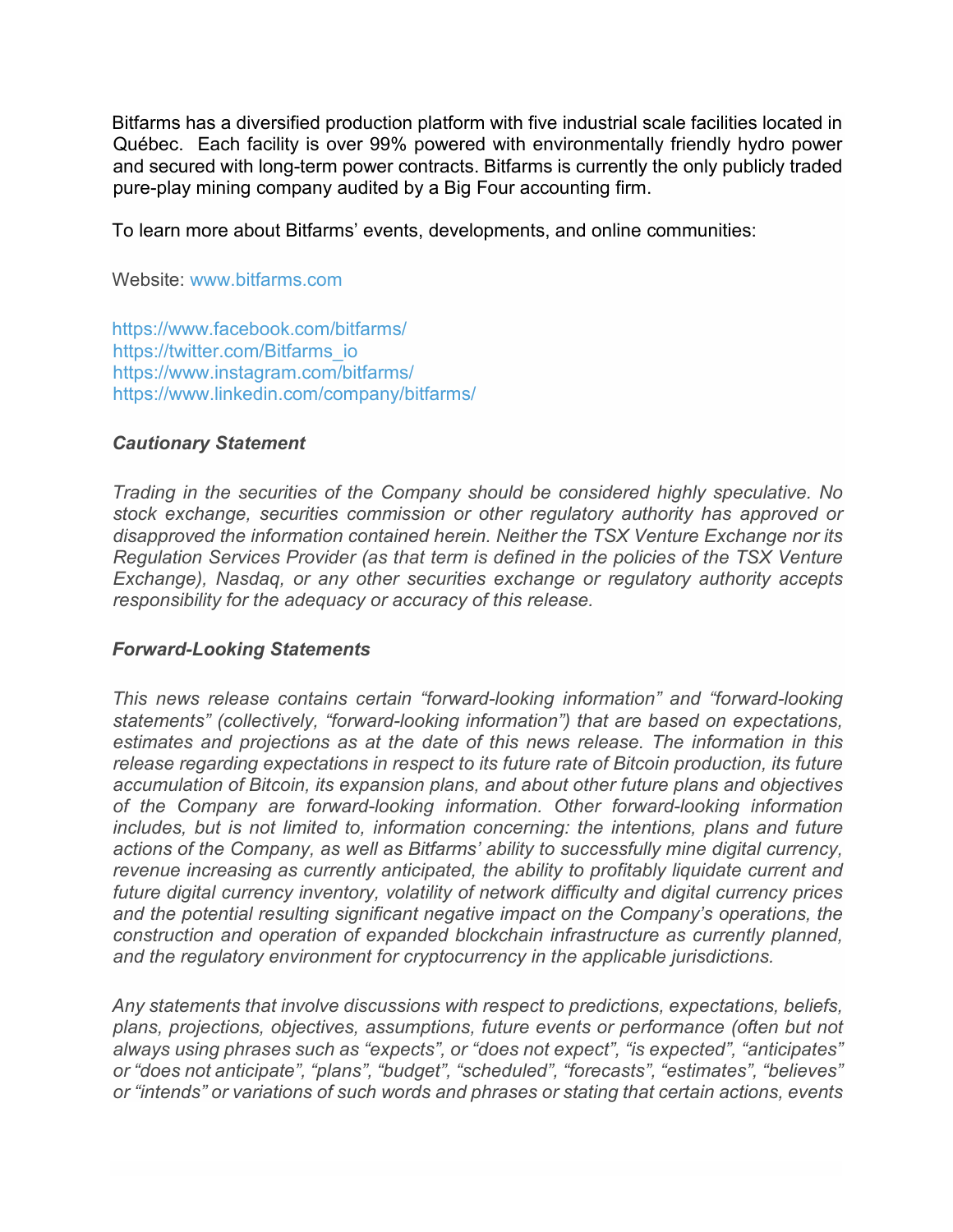*or results "may" or "could", "would", "might" or "will" be taken to occur or be achieved) are not statements of historical fact and may be forward-looking information and are intended to identify forward-looking information.*

This forward-looking information is based on assumptions and estimates of management of the Company at the time they were made, and involves known and unknown risks, uncertainties and other factors which may cause the actual results, performance or achievements of the Company to be materially different from any future results, performance or achievements expressed or implied by such forward-looking information. Such factors include, among others, risks relating to: the global economic climate; dilution; the Company's limited operating history; future capital needs and uncertainty of additional financing, including the Company's ability to utilize the Company's at-the-market offering (the "ATM Program") and the prices at which the Company may sell Common Shares in the ATM Program, as well as capital market conditions in general; the competitive nature of the industry; currency exchange risks; the need for the Company to manage its planned growth and expansion; the effects of product development and need for continued technology change; protection of proprietary rights; the effect of government regulation and compliance on the Company and the industry; network security risks; the ability of the Company to maintain properly working systems; reliance on key personnel; global economic and financial market deterioration impeding access to capital or increasing the cost of capital; share dilution resulting from the ATM Program and from other equity issuances; and volatile securities markets impacting security pricing unrelated to operating performance. In addition, particular factors that could impact future results of the business of Bitfarms include, but are not limited to: the construction and operation of blockchain infrastructure may not occur as currently planned, or at all; expansion may not materialize as currently anticipated, or at all; the digital currency market; the ability to successfully mine digital currency; revenue may not increase as currently anticipated, or at all; it may not be possible to profitably liquidate the current digital currency inventory, or at all; a decline in digital currency prices may have a significant negative impact on operations; an increase in network difficulty may have a significant negative impact on operations; the volatility of digital currency prices; the anticipated growth and sustainability of hydroelectricity for the purposes of cryptocurrency mining in the applicable jurisdictions, the ability to complete current and future financings, any regulations or laws that will prevent Bitfarms from operating its business; historical prices of digital currencies and the ability to mine digital currencies that will be consistent with historical prices; an inability to predict and counteract the effects of COVID-19 on the business of the Company, including but not limited to the effects of COVID-19 on the price of digital currencies, capital market conditions, restriction on labour and international travel and supply chains; and, the adoption or expansion of any regulation or law that will prevent Bitfarms from operating its business, or make it more costly to do so. For further information concerning these and other risks and uncertainties, refer to the Company's filings on [www.SEDAR.com](http://www.sedar.com/) (which are also available on the website of the U.S. Securities and Exchange Commission at [www.sec.gov\)](http://www.sec.gov/), including the annual information form for the year ended December 31, 2020, filed on April 7, 2021. The Company has also assumed that no significant events occur outside of Bitfarms' normal course of business. Although the Company has attempted to identify important factors that could cause actual results to differ materially